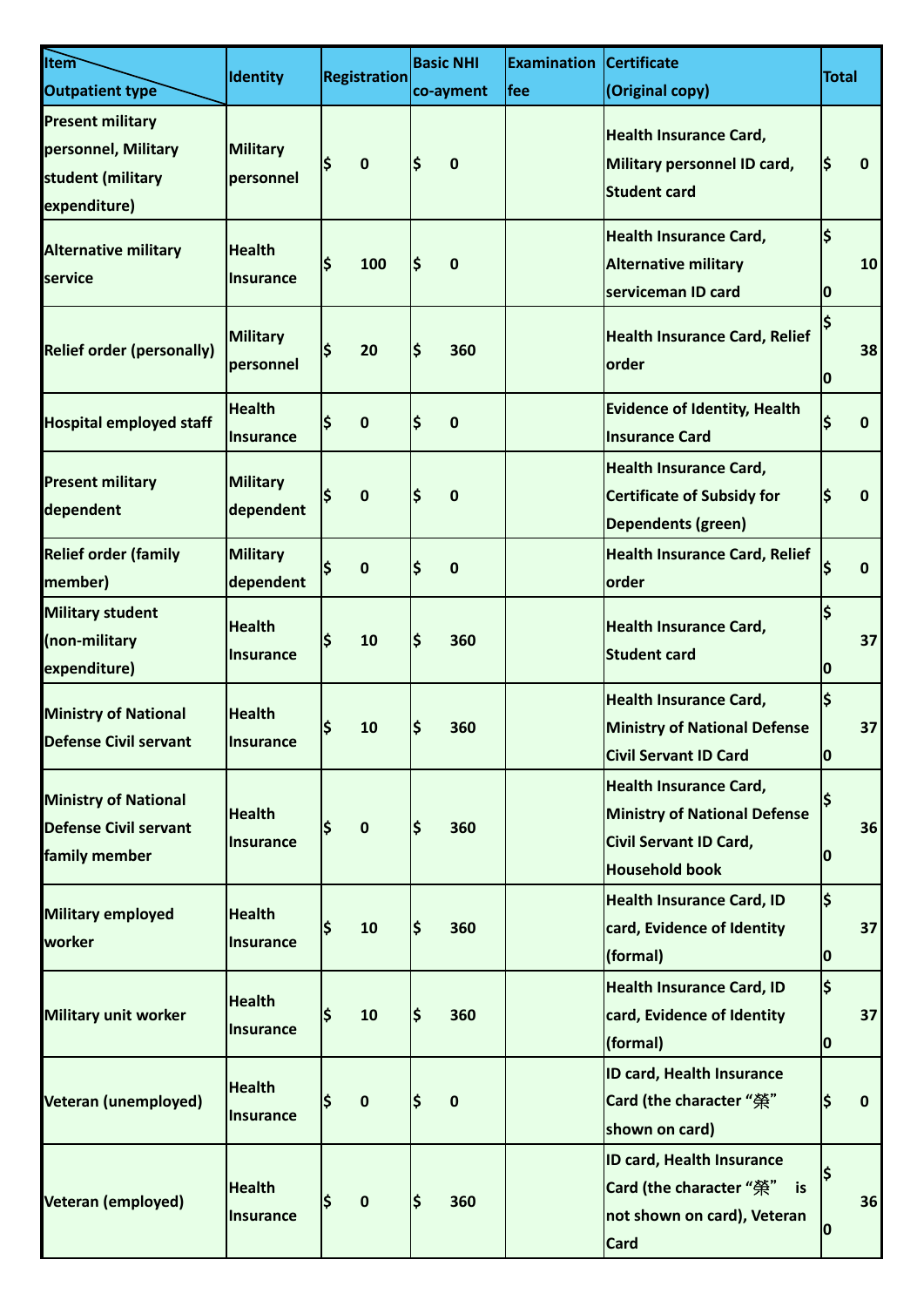| <b>Pre-Military dependent</b>                           | <b>Health</b><br><b>Insurance</b> |     | 20  | l\$ | 360         |     |     | <b>Health Insurance Card,</b><br><b>Certificate of Subsidy for</b><br><b>Dependents (pink)</b> | \$<br>0                                   | 38 |
|---------------------------------------------------------|-----------------------------------|-----|-----|-----|-------------|-----|-----|------------------------------------------------------------------------------------------------|-------------------------------------------|----|
| <b>National Defense</b><br><b>Medical Center Alumni</b> | <b>Health</b><br><b>Insurance</b> |     | 10  | l\$ | 360         |     |     | <b>Health Insurance Card,</b><br><b>Alumni Card</b>                                            | \$<br>0                                   | 37 |
| <b>General Health Insurance</b>                         | <b>Health</b><br><b>Insurance</b> |     | 100 | l\$ | 360         |     |     | <b>Health Insurance Card and ID</b><br>proof document                                          | \$<br>IО                                  | 46 |
| <b>Referred Health</b><br><b>Insurance</b>              | <b>Health</b><br><b>Insurance</b> |     | 100 | l\$ | 210         |     |     | <b>Health Insurance Card,</b><br><b>Referral Form and ID proof</b><br>document                 | \$<br>0                                   | 31 |
| Major illness/injury<br>(related category)              | <b>Health</b><br><b>Insurance</b> | Ś   | 100 | l\$ | 0           |     |     | <b>ID card, Health Insurance</b><br>Card, Major Illness/Injury<br>card                         | $\overline{\boldsymbol{\varsigma}}$<br>IО | 10 |
| <b>Disability (any category)</b>                        | <b>Health</b><br><b>Insurance</b> |     | 100 | l\$ | 50          |     |     | <b>ID card, Health Insurance</b><br><b>Card, Disability handbook</b>                           | \$<br>10                                  | 15 |
| Low income family                                       |                                   |     | 10  | l\$ | 0           |     |     | <b>ID card, Health Insurance</b><br>Card (the character "福"<br>shown on card)                  | \$                                        | 10 |
| Neihu District: Huxing Li, Health<br><b>Baohu Li</b>    | <b>Insurance</b>                  |     | 50  | l\$ | 360         |     |     | <b>ID card, Health Insurance</b><br><b>Card</b>                                                | \$<br>0                                   | 41 |
| <b>Jhongjheng District:</b><br>Fushui Li, Wensheng Li   | <b>Health</b><br><b>Insurance</b> |     | 50  | l\$ | 360         |     |     | <b>ID card, Health Insurance</b><br><b>Card</b>                                                | \$<br>0                                   | 41 |
| <b>Dentistry Department</b>                             | <b>Health</b><br><b>Insurance</b> | S   | 100 | I\$ | 50          |     |     | <b>ID card, Health Insurance</b><br><b>Card</b>                                                | \$<br>0                                   | 15 |
| <b>Dentistry Department</b>                             | Self-pay                          | I\$ | 100 |     |             | \$  | 260 | <b>Proof document</b>                                                                          | $\frac{1}{2}$<br>0                        | 36 |
| <b>Psychiatry Department</b>                            | Self-pay                          | lS  | 100 |     |             | ¦\$ | 257 | <b>Proof document</b>                                                                          | \$<br>$\overline{7}$                      | 35 |
| <b>Occupational disease</b>                             | <b>Health</b><br><b>Insurance</b> | S   | 100 | ļ\$ | $\mathbf 0$ |     |     | ID card, Occupational disease S<br>registration form, Health<br><b>Insurance Card</b>          | 0                                         | 10 |
| <b>Pregnancy check</b>                                  | <b>Health</b><br><b>Insurance</b> |     | 100 | ļ\$ | $\mathbf 0$ |     |     | <b>ID card, Pregnancy Manual,</b><br><b>Health Insurance Card</b>                              | \$<br>0                                   | 10 |